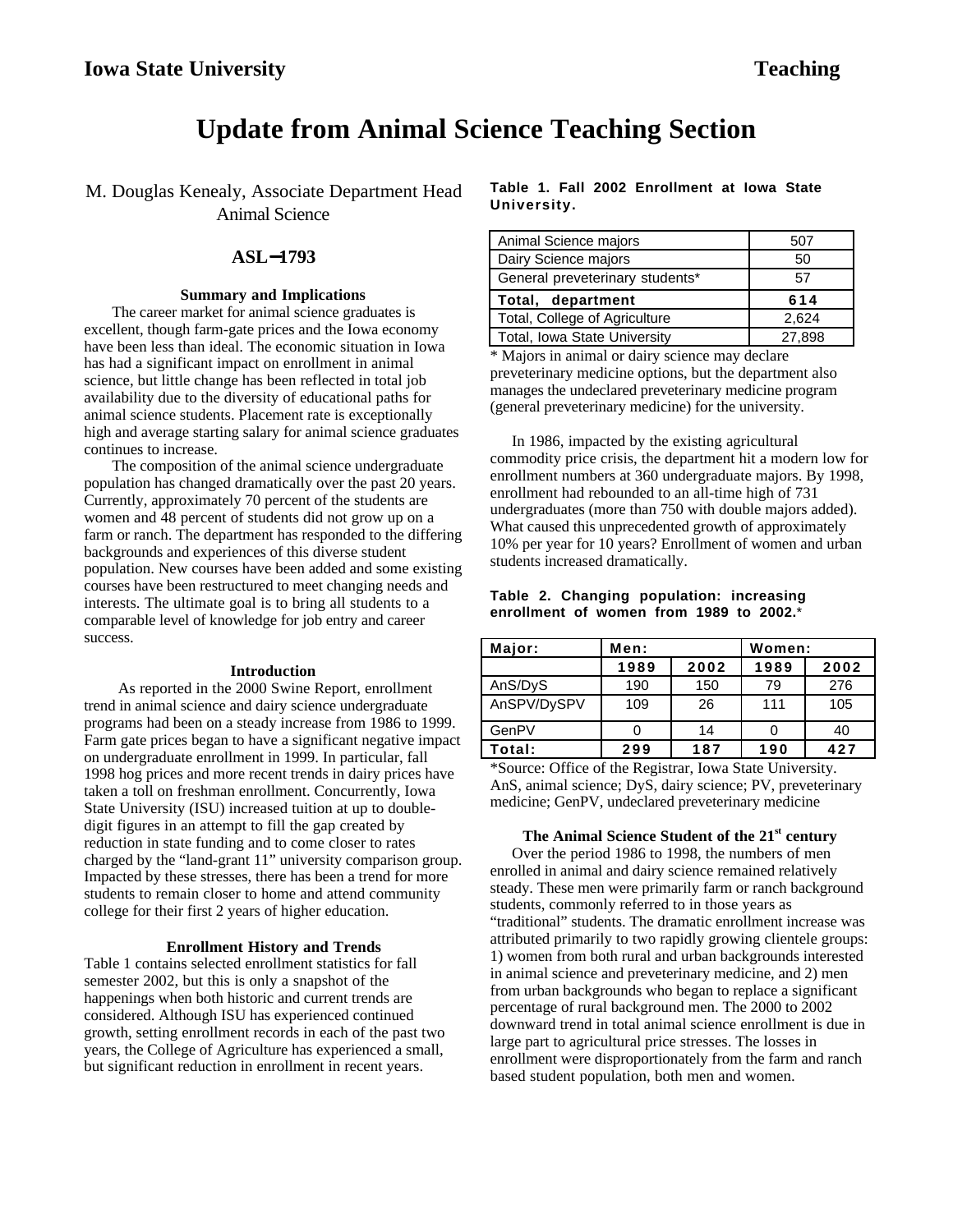# **Iowa State University Teaching**

What prompted the dramatic increase in the two new populations of students? Job markets continued to open more fully to women, and this message filtered throughout the educational system. Television shows such as *All Creatures Great and Small* continued to popularize the roll of the veterinarian to students, especially urban students with interest in pet animals.

A change in species interest in the student population was concurrent with the enrollment increase. The percentage of students with primary interest in horses or companion animals rose dramatically.

The following tables, created from survey information of students enrolled in freshman animal science (AnS 114) at Iowa State University over the past two decades, illustrate some of the dramatic changes in the animal science student of the  $21<sup>st</sup>$  century.

## **Table 3. AnS114 changing population: student background.**

| Grew up on/in:        | 1981 | 2002 |
|-----------------------|------|------|
| Farm/ranch, %         | 76   | 52   |
| Acreage/small town, % |      | 10.  |
| Metro area, %         |      |      |

**Table 4. AnS114 changing population: student experience with farm situations.**

| <b>Experience level:</b>           | 1981 | 2002 |
|------------------------------------|------|------|
| None, %                            |      | 13   |
| Limited general farm experience, % | 13   | 23   |
| Experienced, crop farm only, %     | 10   |      |
| Experienced, one species, %        | 39   | 25   |
| Experienced, multi-species, %      | 33   | 34   |

**Table 5. AnS 114 changing population: student employment goals.**

| <b>Employment</b><br>goal: | 1981  | 2002 |
|----------------------------|-------|------|
| Home farm, %               | $25*$ | 12*  |
| Another farm, %            | 24    | 10   |
| Allied ag industry, %      | 28    | 14   |
| Veterinarian, %            | ว     |      |

\*Column totals do not add to 100% due to additional choice categories with minimal selection in survey.

#### **Placement**

The career market for animal science and dairy science graduates continued to be exceptional, even with the recent challenges created by the economy. Placement rate for academic year 2001 for department graduates was 98%. Estimates of average 2002 starting salaries also showed continued growth. Animal and dairy Science graduates averaged approximately \$33,000 first year salaries, and students completing veterinary medicine averaged approximately \$49,000.

**Table 6. Fiscal year 2001 employment: selected general results for animal science and dairy science students.**

|                                    | Number:  |
|------------------------------------|----------|
| Graduates                          | 129      |
| Placed                             | 127      |
| Placed in agriculture              | 77       |
| Further education*                 | 39       |
| Agriculture placements within lowa | 50       |
| Estimated average salary           | \$33,000 |

\* "Further education" included graduate studies (MBA, M.S., Ph.D.); colleges of law, medicine, and veterinary medicine; or a second bachelor's program.

Primary job placement areas for graduates can be categorized by the following excerpt from Animal Science 311, a career development course:

**1. Animal production and general agribusiness.** Careers include livestock, horse, kennel manager or animal rescue unit manager - all areas of direct work with animals. Starting salaries range from \$25,000 to \$37,000. Additional benefits may include housing, utilities, vehicle, and meat or milk allowance.

**2. Agricultural sales and marketing.** Careers include animal health salesperson; nutrition consultant; livestock product specialist; urban pet food distributor; animal, feed, equipment, or semen marketer. Starting salaries range from \$28,000 to \$45,000. Additional benefits may include provision of a car, cell phone, and expense account. **3. Agricultural business and finance.** Careers include agricultural loan officer, small business management trainee, purchasing or merchandising agent for commodities. Starting salaries range from \$28,000 to \$35,000.

**4. Animal promotion and information.** Careers include feature article writer, advertising development specialist, or marketer for major agricultural journals; animal breed association representative for sales development, export, and member services; USDA livestock reporting services; DHIA supervisor. Starting salaries range from \$27,000 to \$32,000. Additional benefits may include expense account and provision of a car and cell phone.

**5. Meat science and dairy foods.** Careers include APHIS quality insurance; pet food research or manufacturing quality control officer; livestock buyer for meat processor; meat or dairy processing quality control supervisor; new foods development technician; and foods processing facility management trainee. Starting salaries range from \$28,000 (government) to \$45,000.